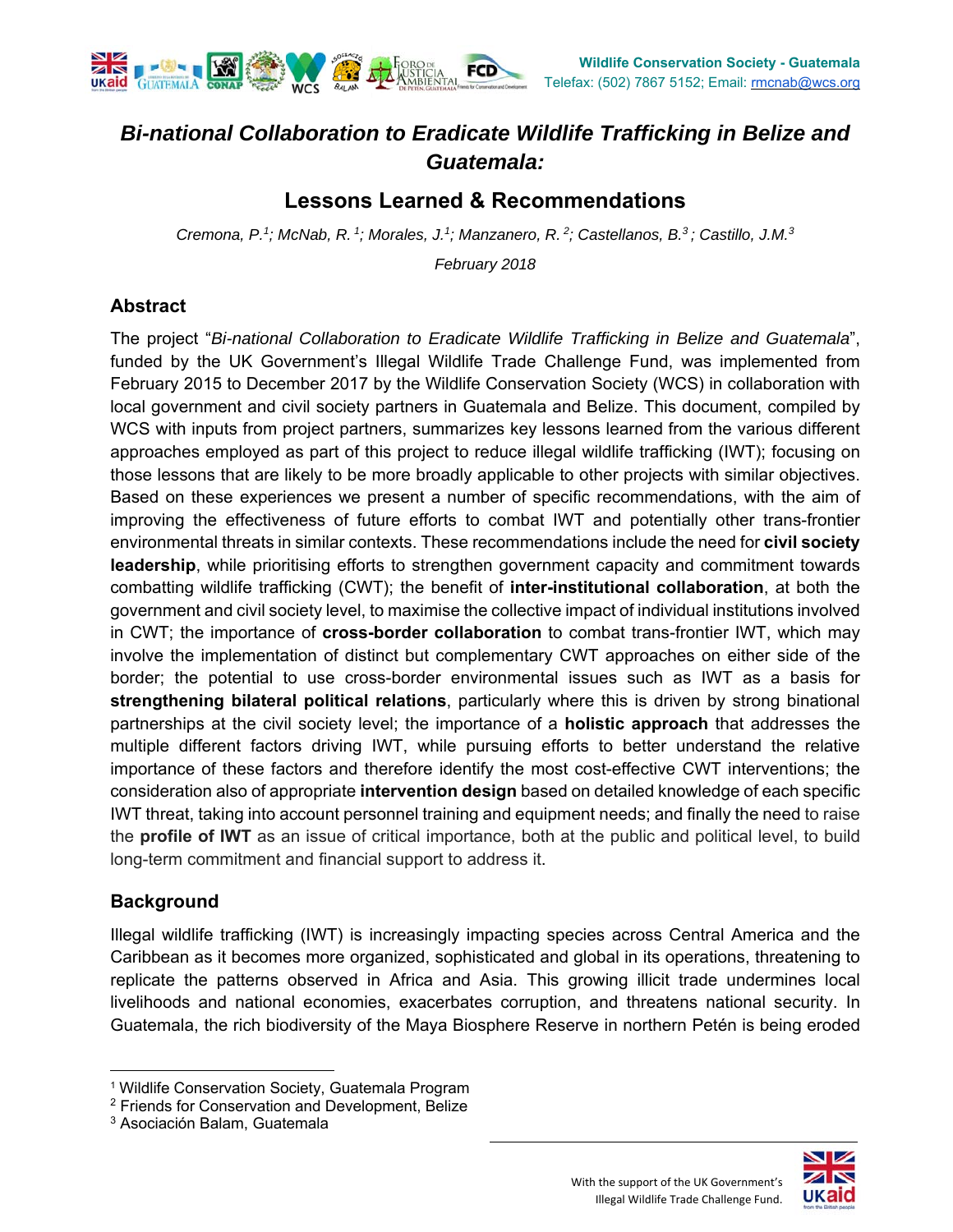

by wildlife and timber trafficking, a threat which will only intensify as the human population in this area continues to grow and migrate into the reserve. Furthermore, a growing human population and lack of economic opportunities in south-eastern Petén has resulted in Guatemalan communities illegally extracting wildlife and other natural resources from the Maya Mountains-Chiquibul region of Guatemala and Belize, exacerbating political tensions between the two countries. Effective enforcement action is hampered within both countries by inadequate enforcement capacity, weak political will, and persistent corruption. Civil society leadership in tackling this issue is critical, in particular efforts to strengthen government commitment by ensuring recognition of IWT as a serious crime.

The project "*Bi-national Collaboration to Eradicate Wildlife Trafficking in Belize and Guatemala*", funded by the UK Government's Illegal Wildlife Trade Challenge Fund, was implemented from February 2015 to December 2017 by the Wildlife Conservation Society (WCS) in collaboration with local government and civil society partners in Guatemala (Government of Guatemala's National Council of Protected Areas – CONAP; Asociación Balam; Environmental Justice Forum of Petén – EJF) and Belize (Government of Belize's Ministry of Agriculture, Forestry, Fisheries, Environment and Sustainable Development; Friends for Conservation and Development – FCD). The project aims to improve government and civil society capacity and collaboration to tackle cross-frontier wildlife trafficking in the Chiquibul-Maya Mountains ecoregion, through (1) strengthened enforcement to detect and arrest poachers in Belize; (2) improved intelligence and prosecution of wildlife traffickers in Guatemala; (3) increased cross-border and cross-sector coordination on wildlife trafficking; (4) improved livelihood alternatives for men and women in rural communities along wildlife trafficking routes in the Guatemalan Adjacency Zone; and (5) increased awareness in rural Guatemalan communities adjacent to Belize and among authorities in Petén and Guatemala City about the impacts of wildlife trafficking on endangered species such as the scarlet macaw.

#### **Lessons Learned**

- **1. Civil society leadership.** Strengthening government commitment towards combatting wildlife trafficking (CWT) is a key priority to ensure that progress is not entirely dependent on short-term project funding. Nevertheless, this remained a considerable challenge due to significant shortfalls in government budgets allocated towards CWT in both Belize and Guatemala, and on-the-ground enforcement efforts in particular. Leadership in tackling the issue in both countries is likely to remain at the civil society level for the foreseeable future, while efforts to build political will by ensuring recognition of wildlife trafficking as a serious crime should be prioritized.
	- **Recommendation:** Civil society must take the lead in CWT efforts where government commitment and/or capacity are low, and prioritize efforts to strengthen government capacity and commitment towards CWT.
- **2. Interinstitutional collaboration.** Strategic partnerships between the diverse governmental and civil society institutions involved in CWT may considerably enhance their overall impact, both in terms of collaborative implementation of CWT interventions and fundraising to support these interventions. The Mesa Técnica, an inter-institutional civil society consortium established as part of this project to take the lead in pursuing IWT investigations in Petén, has been among the

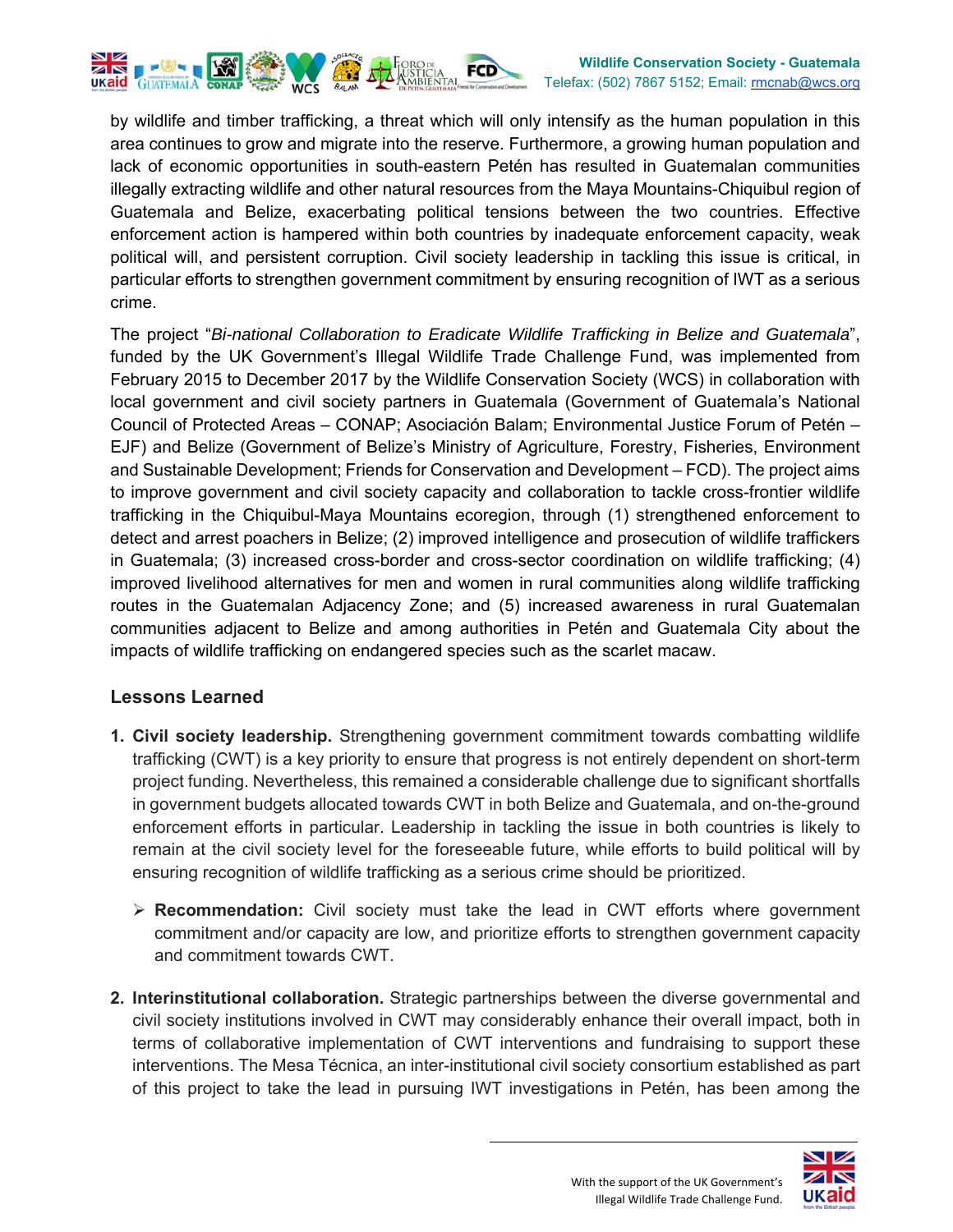

project's greatest successes4. This success can primarily be attributed to the close collaborative relationships that have been built not only between individual members, who are in continual contact to share and act on new information as it is received, but also with trusted personnel in the relevant government enforcement authorities to whom intelligence is passed for further action. Due to the levels of corruption and general lack of commitment towards this issue that exist in both Guatemala and Belize, identifying reliable and motivated individuals with whom intelligence can be shared without compromising the success of an investigation has been critical.

- **Recommendation:** Different institutions involved in combatting a particular IWT threat, within both government and civil society, should work collaboratively rather than in isolation to maximise the impact of their CWT efforts, potentially in the framework of a dedicated CWT consortium or network. Effective interinstitutional collaborations can be built on the basis of strong working relationships between key individuals, for which trust on all sides is an essential foundation.
- **3. Cross-border collaboration.** The close coordination that has been established between the Mesa Técnica in Guatemala and partner institutions in Belize, in particular FCD, has been valuable in facilitating the exchange of information on cross-border wildlife trafficking as well as the sharing of lessons learned relating to CWT efforts. There is considerable interest in replicating the Mesa Técnica initiative in Belize, as well as establishing an equivalent body to the EJF to build CWT capacity within the justice sector and provide legal support to wildlife trafficking cases. These cross-border civil society partnerships have also had some success in driving joint efforts to promote binational collaboration on CWT at the government level, although progress has been limited by the political tensions between the two countries.
	- **EXECOMMENDATION:** Cross-border IWT can be more effectively tackled through cross-border collaboration, which may include the exchange of intelligence to inform enforcement efforts either side of the border, the implementation of joint enforcement operations, or bilateral efforts to promote the development of alternative livelihoods in impoverished communities. The most effective bilateral collaborations may involve the implementation of distinct but complementary CWT approaches on either side of the border. Binational partnerships at the civil society level may also be effective in promoting binational collaboration on CWT at the government level.
- **4. Strengthening bilateral relations.** A broader aim of this project was to explore the extent to which bilateral collaboration between the Belizean and Guatemalan governments on CWT could improve political relations between the two countries more broadly, which have historically been tense due to territorial disputes. These tensions, which escalated significantly in the first year of the project, have limited the willingness of both governments to engage in bilateral dialogue on IWT. However, through substantial efforts by the project's civil society partner organizations on both sides of the border (Asociación Balam, FCD, EJF and WCS), representatives of both governments were convened on several occasions during the project to explore opportunities for

 4 In 2015, civil society project partner organizations in Guatemala (Asociación Balam, EJF and WCS) established a close-knit network known as the "Mesa Técnica", an inter-institutional consortium dedicated to pursing investigations into potential IWT offenses in Petén in close coordination with the competent authorities. Since its establishment, the Mesa Técnica's investigations have led to three court cases, all relating to scarlet macaw trafficking offenses. All of these cases resulted in successful convictions, with four individuals prosecuted in total.

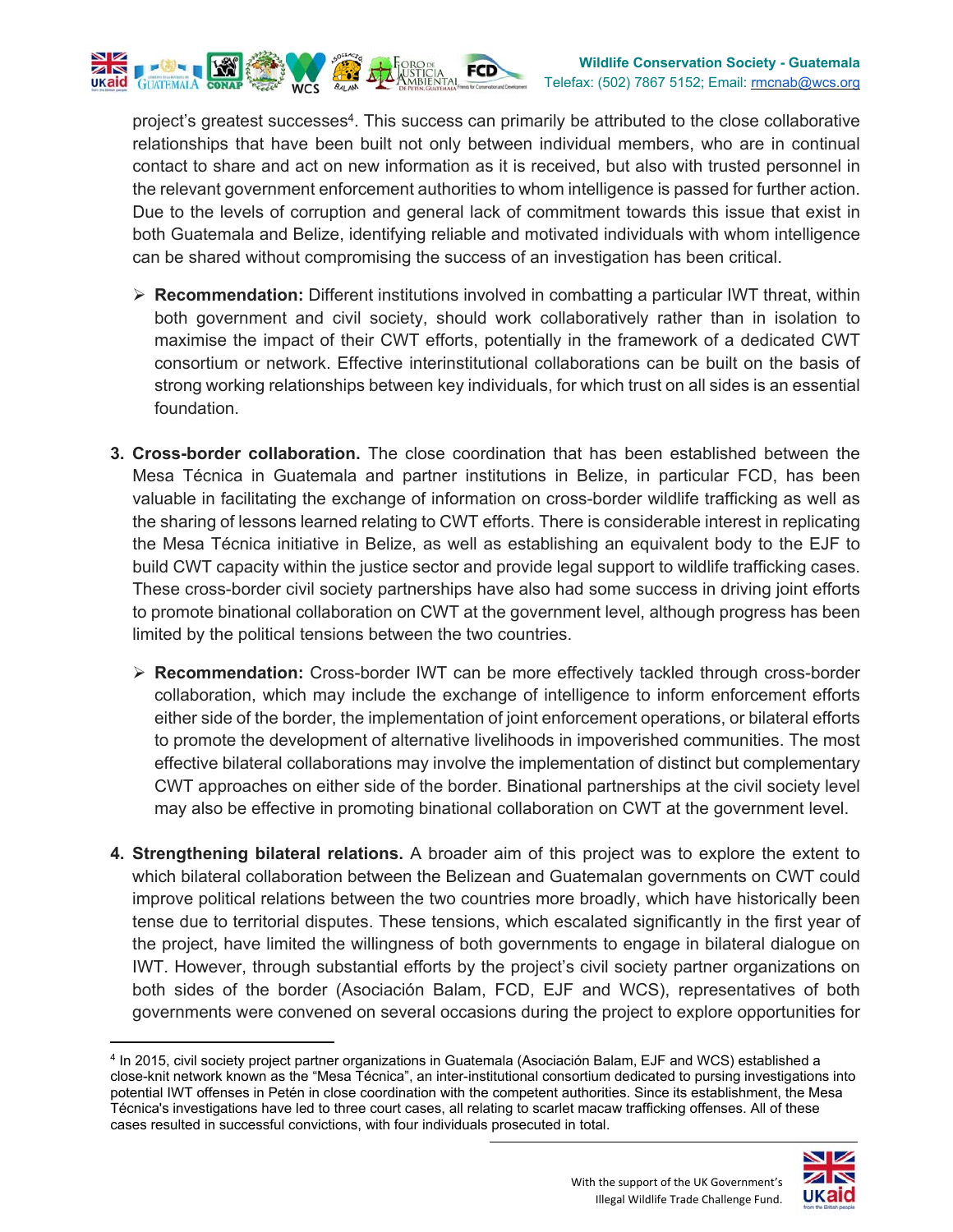

dependent on factors outside the control of this project.

 **Recommendation:** The effectiveness of efforts to strengthen bilateral political relations by instigating dialogue on trans-frontier environmental issues may be considerably limited by broader factors that cannot be easily controlled. Nonetheless, strong binational partnerships at the civil society level can serve as an important foundation that may prove effective in stimulating improved coordination at the government level, even in the presence of these limiting factors; a further testament to the importance of civil society leadership.

the overall trajectory of the bilateral relations between the two countries appears to remain largely

**5. A holistic approach.** IWT has numerous complex drivers, which complicate efforts to eradicate it. Wildlife trafficking between Belize and Guatemala is driven by poverty and a lack of alternative economic opportunities in the Guatemalan Adjacency Zone; national and international demand for the local wildlife that renders it a lucrative source of income; and weak enforcement of the law that makes wildlife trafficking a low-risk and therefore attractive form of employment despite its illicit nature. This project tackled each one of these driving factors through distinct but complementary approaches to maximise the overall impact of the project in reducing levels of IWT: strengthen law enforcement efforts in both Belize and Guatemala; raise awareness among the general public and enforcement authorities about IWT and its impacts; and improve alternative livelihood opportunities in Adjacency Zone communities.

The impact of the project on levels of IWT was measured based on the percentage of scarlet macaw nests monitored by FCD in Chiquibul National Park that were poached in the course of the project. The project exceeded its target of a 50% reduction in poaching, with zero monitored nests poached during the project compared to a baseline of 45% of nests poached on average over the preceding five years. The project has therefore been successful in reducing IWT based on its defined measure of success; furthermore, positive results were obtained indicating that the project has had some degree of success in addressing each of the key driving factors. These included the arrest and conviction of two individuals in Belize and five individuals in Guatemala for wildlife trafficking offenses (compared to zero prior to the project); an increase in awareness of IWT among enforcement authorities and decision-makers based on representative surveys<sup>5</sup>; and an improvement in measures of wellbeing among rural households involved in alternative livelihood initiatives supported by the project in Adjacency Zone communities<sup>6</sup>.

Depending on the relative importance of different driving factors in determining levels of IWT, in certain cases it is possible that focusing CWT efforts on tackling one particular driver may result in a greater overall impact than investing the same resources into tackling multiple drivers as part of a holistic approach. It is, however, difficult to quantitatively assess the individual effects of different interventions on levels of IWT to determine their relative impact. In the absence of this

 $6$  Access to 70% of goods and services considered as basic necessities improved in the final evaluation compared to the baseline evaluation, with a 12% improvement in access to basic necessities overall.



<sup>5 76%</sup> of those surveyed obtained a higher score in the final evaluation than the average score obtained in the baseline evaluation.